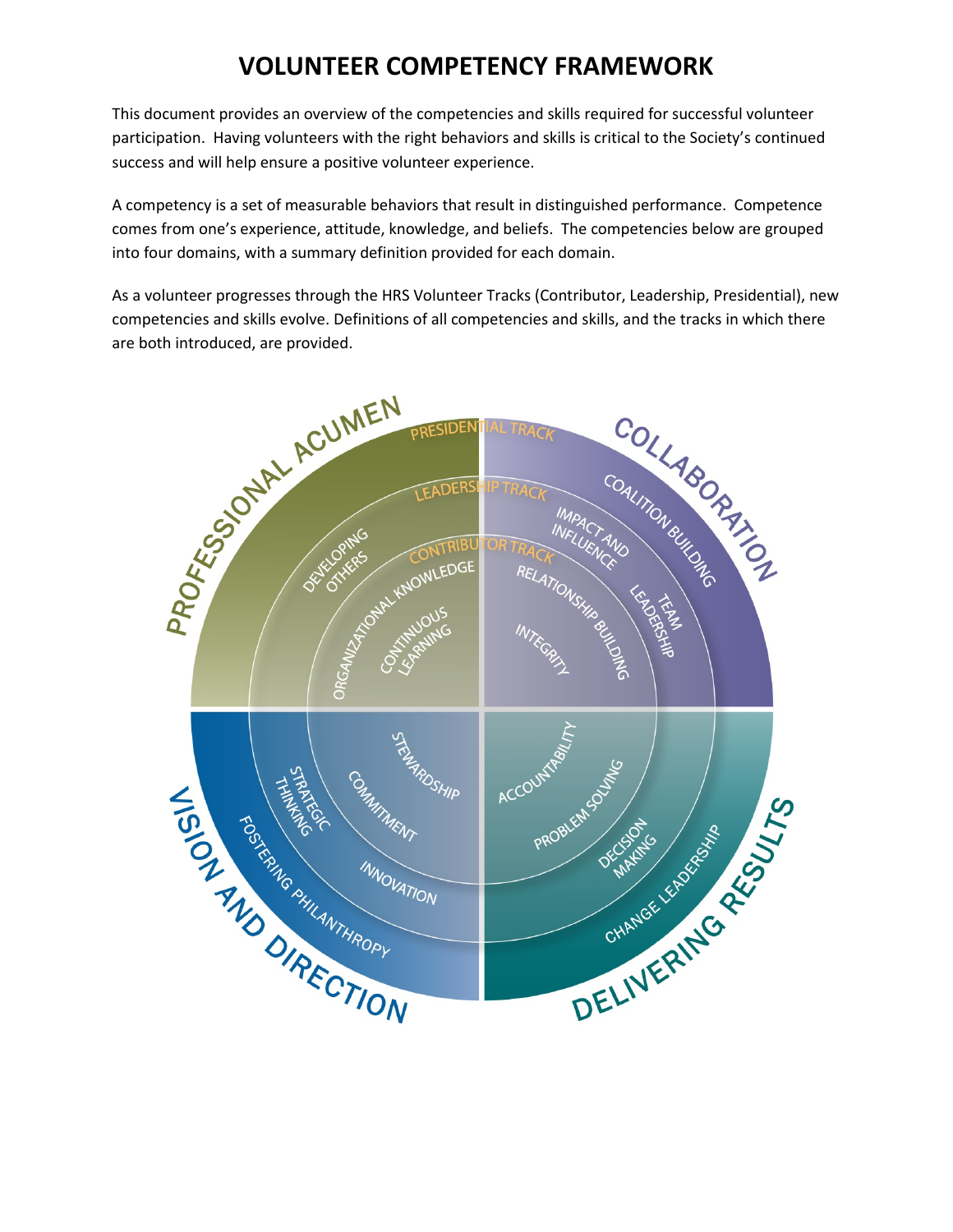# **Competency and Skills Definitions**

### **Competencies**

| <b>DOMAIN I: PROFESSIONAL ACUMEN</b><br>The three competencies within the Professional Acumen domain focus on the development and<br>utilization of EP and organizational knowledge to support the mission of the Society. |              |                                                                                                                                                                                                                                                      |
|----------------------------------------------------------------------------------------------------------------------------------------------------------------------------------------------------------------------------|--------------|------------------------------------------------------------------------------------------------------------------------------------------------------------------------------------------------------------------------------------------------------|
| <b>Competency</b>                                                                                                                                                                                                          | <b>Track</b> | <b>Definition</b>                                                                                                                                                                                                                                    |
| <b>CONTINUOUS LEARNING</b>                                                                                                                                                                                                 | Contributor  | Demonstrates a desire and drive to acquire<br>necessary knowledge, skills, and competencies<br>to best serve the needs of the Society, its<br>members, and the field of EP. Demonstrates<br>the ability to reflect on and learn from<br>experiences. |
| <b>ORGANIZATIONAL</b><br><b>KNOWLEDGE</b>                                                                                                                                                                                  | Contributor  | Understands the mission and strategic<br>objectives of the Society, the structure, and<br>culture as well as the regulatory, industry, and<br>economic issues affecting the organization.                                                            |
| <b>DEVELOPING OTHERS</b>                                                                                                                                                                                                   | Leadership   | Develops the ability of others to perform and<br>contribute to the Society by providing ongoing<br>feedback, coaching and opportunities to learn<br>through formal and informal methods.                                                             |

| <b>DOMAIN II: COLLABORATION</b>                                                                 |  |                                                                                              |
|-------------------------------------------------------------------------------------------------|--|----------------------------------------------------------------------------------------------|
|                                                                                                 |  | The five competencies within the Collaboration domain support the building and strengthening |
| of trusting relationships with volunteers, members, staff, and other key stakeholders and allow |  |                                                                                              |
| the Society to successfully achieve organizational goals and priorities.                        |  |                                                                                              |
|                                                                                                 |  |                                                                                              |

| <b>Competency</b>            | <b>Track</b> | <b>Definition</b>                                                                                                                                         |
|------------------------------|--------------|-----------------------------------------------------------------------------------------------------------------------------------------------------------|
| <b>INTEGRITY</b>             | Contributor  | Earns others' trust by behaving in an honest,<br>fair, and ethical manner. Shows consistency in<br>words and actions. Models high standards of<br>ethics. |
| <b>RELATIONSHIP BUILDING</b> | Contributor  | Works collaboratively with others to develop<br>positive working relationships to achieve the<br>shared goals of the Society.                             |
| <b>IMPACT AND INFLUENCE</b>  | Leadership   | Gains support and buy-in and motivates<br>others to act in the best interest of the<br>Society.                                                           |
| <b>TEAM LEADERSHIP</b>       | Leadership   | Effectively manages and guides group efforts,<br>and provides an appropriate level of feedback<br>concerning group progress.                              |
| <b>COALITION BUILDING</b>    | Presidential | Builds strategic relationships internally and<br>with key external stakeholders to achieve<br>common goals.                                               |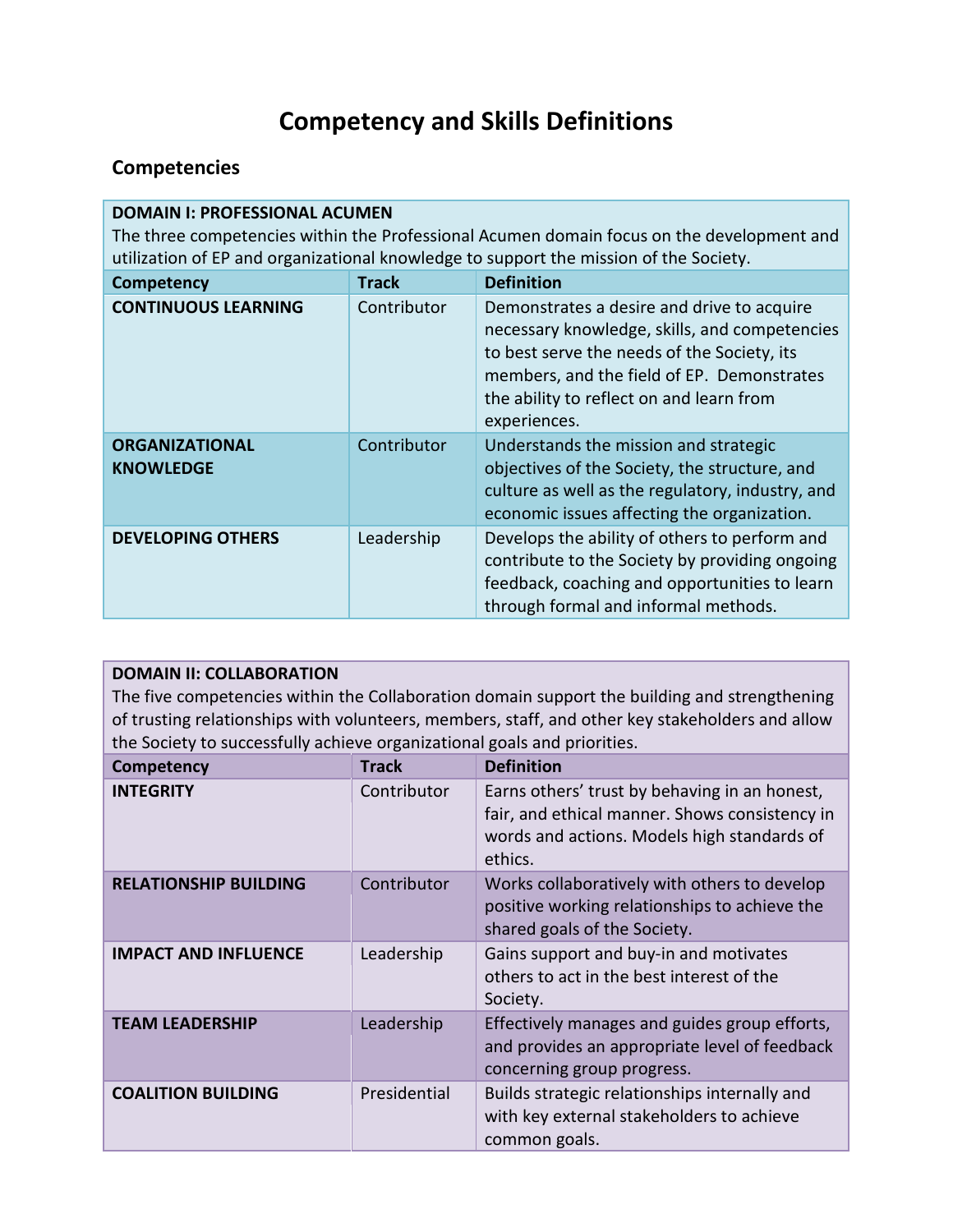#### **DOMAIN III: DELIVERING RESULTS**

Proficiency in the competencies within the Delivering Results domain promotes action and results in an ever-changing environment. These competencies reflect the ability to solve challenging problems and make rational and deliberate decisions.

| <b>Competency</b>        | <b>Track</b> | <b>Definition</b>                                                                                                                                                                                                        |
|--------------------------|--------------|--------------------------------------------------------------------------------------------------------------------------------------------------------------------------------------------------------------------------|
| <b>ACCOUNTABILITY</b>    | Contributor  | Accepts full responsibility in meeting<br>expectations.                                                                                                                                                                  |
| <b>PROBLEM SOLVING</b>   | Contributor  | Identifies and analyzes problems and<br>evaluates alternate solutions and makes<br>recommendations in the best interest of the<br>Society.                                                                               |
| <b>DECISION MAKING</b>   | Leadership   | Evaluates available information and resources<br>to develop effective and viable solutions that<br>meet the goals of the committee and Society<br>at large, often with limited information and<br>under tight deadlines. |
| <b>CHANGE LEADERSHIP</b> | Presidential | Leads and manages change within the<br>organization to meet the strategic goals of the<br>Society. Establishes a vision for the<br>organization in an ever-changing environment.                                         |

#### **DOMAIN IV: VISION AND DIRECTION**

Proficiency in the five competencies within the Vision and Direction domain results in the ability to be future thinking, committed, and creative in developing and implementing a vision for the Society.

| Competency                    | <b>Track</b> | <b>DEFINITION</b>                                                                                                                                                           |
|-------------------------------|--------------|-----------------------------------------------------------------------------------------------------------------------------------------------------------------------------|
| <b>STEWARDSHIP</b>            | Contributor  | Efficiently utilizes the resources of the Society<br>to make informed decisions. Communicates<br>decisions in an effective manner to<br>stakeholders.                       |
| <b>COMMITMENT</b>             | Contributor  | Serves the needs of the Society and the EP<br>profession. Ensures that actions meet the<br>needs of key stakeholders and aligns activities<br>to meet these needs.          |
| <b>INNOVATION</b>             | Leadership   | Addresses the future needs of the Society and<br>stakeholders through creative problem<br>solving, informed risk-taking, and fostering<br>new ideas.                        |
| <b>STRATEGIC THINKING</b>     | Leadership   | Formulates objectives and priorities and<br>implements plans that support the long-term<br>interests of the Society. Takes advantage of<br>opportunities and manages risks. |
| <b>FOSTERING PHILANTHROPY</b> | Presidential | Articulates and champions a culture of giving<br>in support of the Society.                                                                                                 |